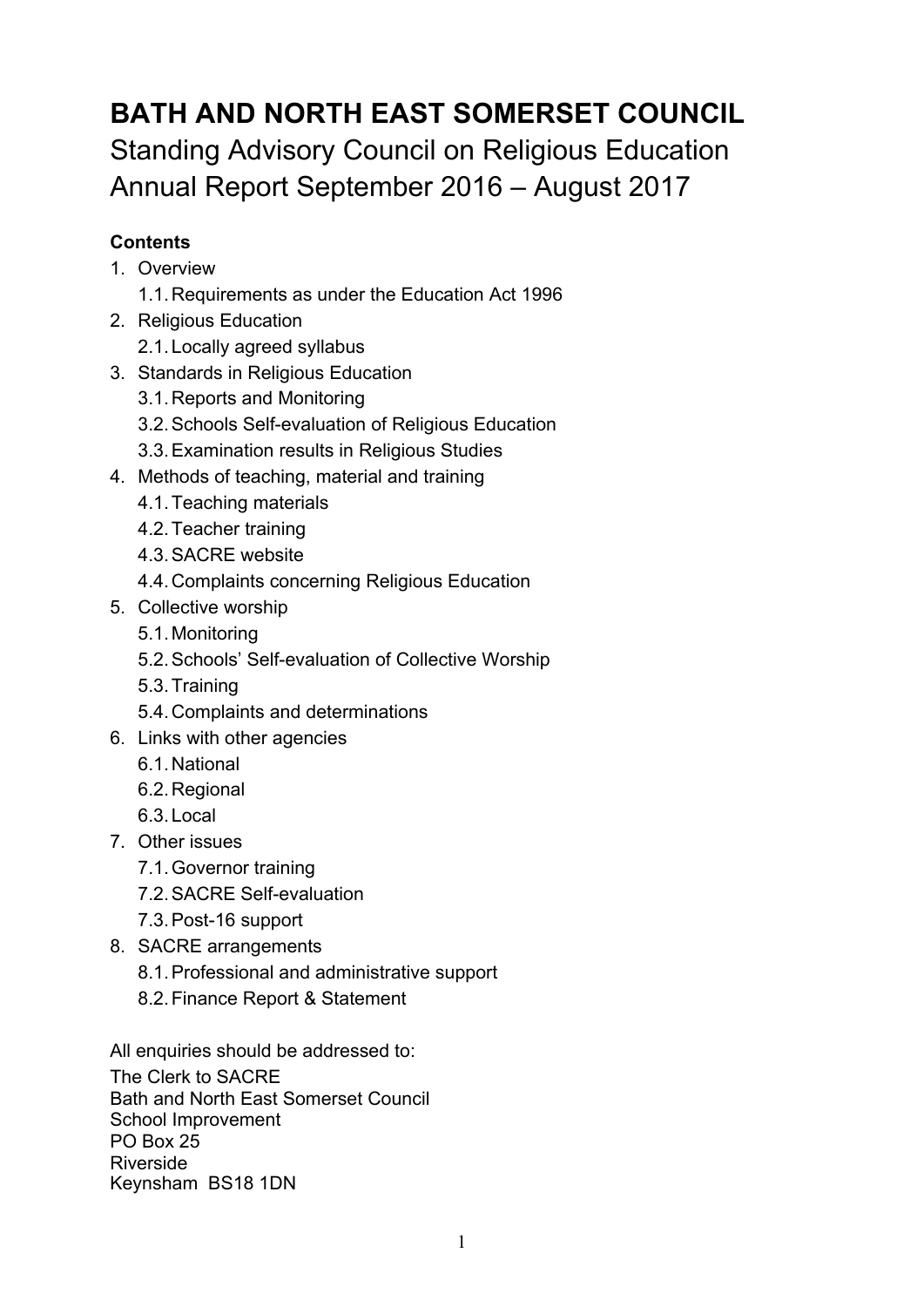## **1 Overview**

**1.1** Requirements as under the Education Act 1996 There have been no applications from Headteachers in community schools to waiver the requirements that collective worship shall be wholly or mainly of a broadly Christian character.

## **2 Religious Education**

2.1 Locally agreed syllabus

Bath and North East Somerset SACRE shares a locally agreed syllabus with Bristol, North Somerset and the London Borough of Haringey. Since its adoption in 2016, SACRE has added a wealth of materials to its website to support schools in the provision of high quality RE. The programmes of study, together with all the supporting guidance, can be found at http://www.awarenessmysteryvalue.org/. A link to the site is also published on the Bath & North East Somerset SACRE website: http://banessacre.com/.

## **3 Standards in Religious Education**

- 3.1 Reports and Monitoring
	- SACRE has not been informed by the Local Authority of any concerns about standards of religious education in primary, secondary and special schools.
- 3.2 Schools' Self-evaluation of Religious Education In order for SACRE to gain information about RE and collective worship in Bath & North East Somerset schools, SACRE has begun to send a short survey to a proportion of schools on a rotational basis each year.
	- 3.2.1 Since the start of the survey, replies have been received from 28 out of the 56 schools in the first two cohorts, i.e. 50%. These responses were from one community junior school, four community primary schools, two voluntary controlled junior schools, nine voluntary controlled primary schools, two voluntary aided primary schools, one infant academy, one primary academy, one church primary academy, one community secondary school, two voluntary aided secondary schools and four secondary academies.
	- 3.2.2 While 20 of the schools were providing an average of at least 50 minutes of RE on the timetable each week, eight were not. In terms of a budget for RE, ten schools said that they had no budget and had to request money as needed, ten provided at least £1.50 per pupil for RE resources and only one less than 50p.
	- 3.2.3 Four schools (two community primary, one community junior and one VC junior) reported that one or two pupils were being withdrawn from *all* of RE by their parents, and four schools (two community primaries and two secondary academies) reported that one or two pupils were being withdrawn from *part* of the RE programme.
	- 3.2.4 14 of the schools reported average levels of attainment in RE and 14 above average. Only four schools (three church primaries and one church secondary) reported that attainment was high in relation to expected levels. None of the schools reported that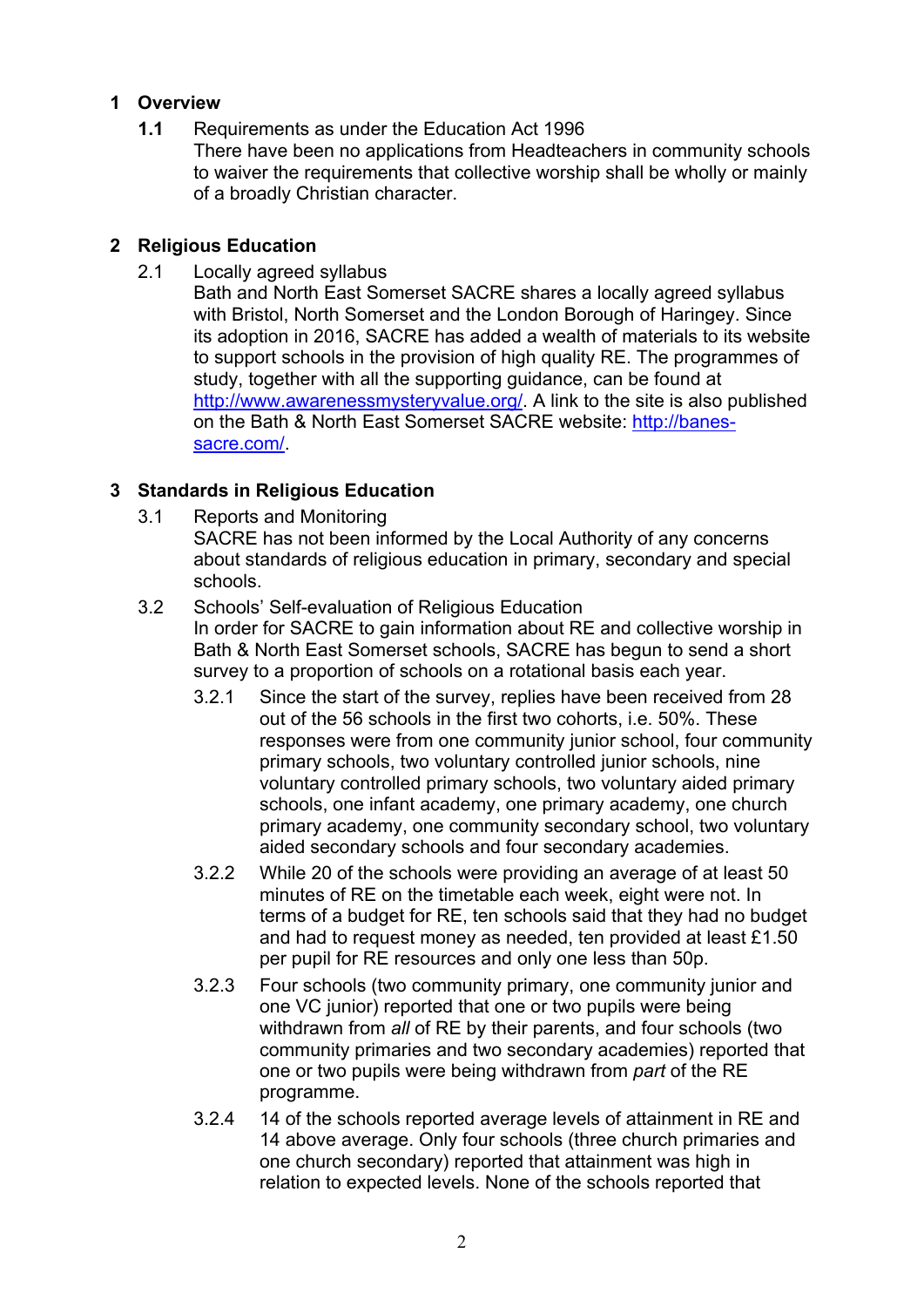attainment was low overall. In terms of the standard of learning and progress in RE, five schools reported a need for improvement, 17 that standards were good and six (one VC primary, one VA primary, one church primary academy, one VA secondary and two secondary academies) outstanding.

- 3.2.5 All the schools that responded to the questionnaire had an RE leader in place but there was a very mixed picture of continuing professional development (CPD) with 19 of the schools not engaging in any *internal* training for staff in the previous year. At the same time, all bar three of the schools had organised training for at least one member of staff on a course *external* to the school during the year. Only one school, however (a secondary academy), reported that any teacher had received RE training of more than one day over the year.
- 3.2.6 All bar seven of the schools had organised visits for pupils in the previous year, with 14 having conducted two or more. All bar five had received at least two outside visitors to contribute to RE lessons. All bar one (VC junior school) had built up their own artefact collections, and twelve reported use of the SACRE Resources held at Saltford School. Only seven schools subscribed to RE Today, and only three had current membership of National Association of Teachers of RE (NATRE). 13 schools reported that they had no contact with an RE adviser (from the LA, Diocese or faith community) in support of RE during the year.
- 3.2.7 Nine schools (one community primary, one VC junior, five VC primaries, one community secondary and one VA secondary) reported that there was insufficient time for RE in some years.
- 3.3 Secondary schools' public examination results
	- 3.3.1 This year there were 659 students entered for the **GCSE full course** in RS. This is 90 more than last year, representing 36.7% of the cohort at the 13 schools that entered students compared with 28.1% of 12 schools that entered students last year. Norton Hill Academy, St Gregory's Catholic College and Somervale School Specialist Media Arts College entered nearly all their Year 11 students for the examination, while there were significant falls in the number of students entered at Bath Academy and Oldfield School. The biggest increase in entries was at Norton Hill, where 246 students were entered this year, compared with just 45 last year. Of the whole entry, 79.9% gained A\*-C grades, compared with a very similar 80.3% last year. There were notably excellent performances at St Gregory's Catholic College, where 83.7% of the 135 students entered achieved A\*-C grades, and at Norton Hill Academy, where 77.6% of the 246 students entered achieved A\*-C grades. Excellent results were achieved also at Fosse Way, Hayesfield Girls, the Mendip Studio, Oldfield, Wellsway and Writhlington Schools, though with lower numbers of entries.
	- 3.3.2 There were 236 students entered for the **GCSE short course** in RS. This is 282 fewer than the previous year, representing 30% of the cohort at the six schools that entered students compared with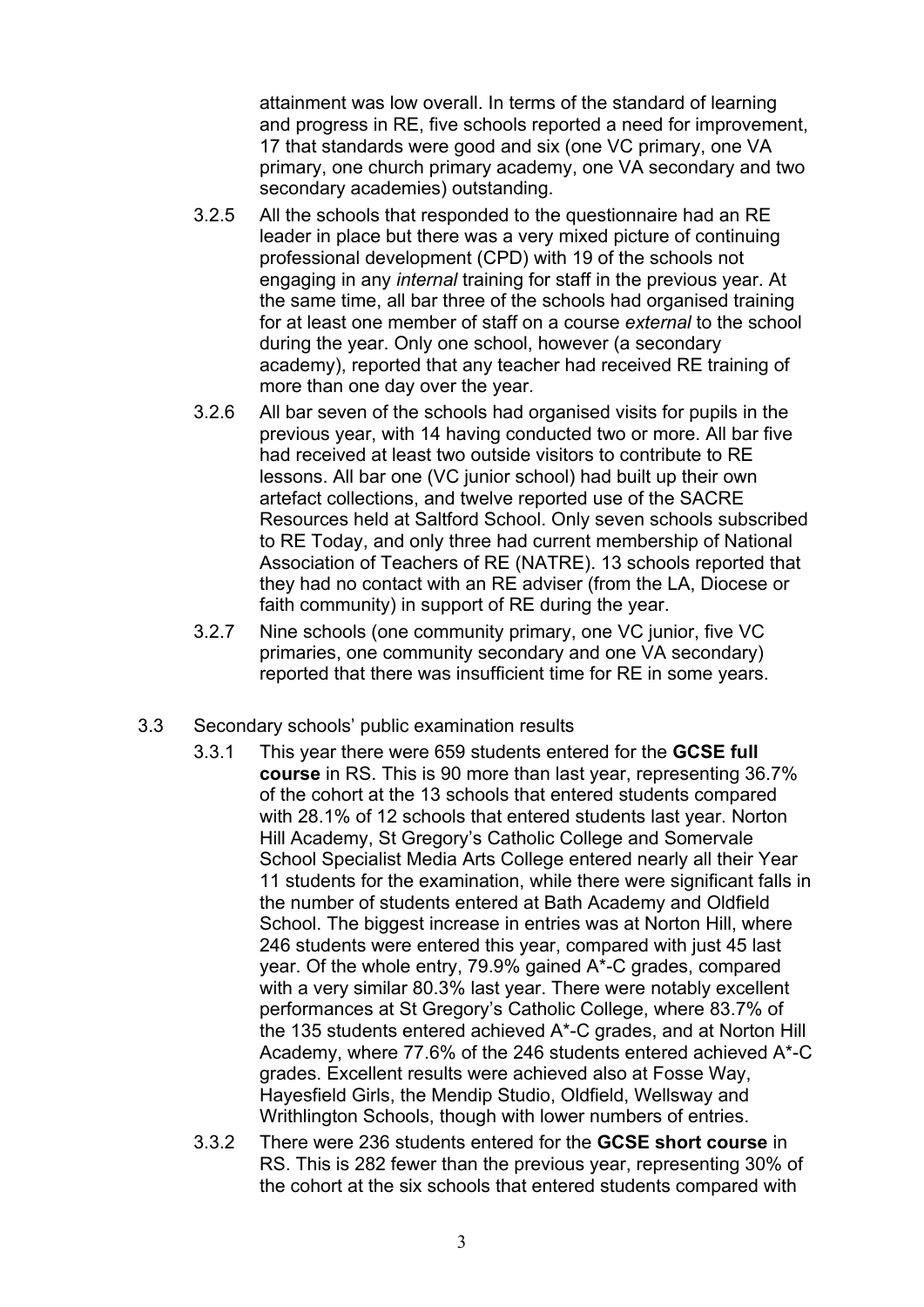25.6% of the six from last year. This drop in entries is mostly accounted for by Norton Hill's switch to the full course. Chew Valley School and St Mark's CofE School continue to enter nearly all their Year 11 students for the examination. Of the whole entry, 54.1% gained A\*-C grades compared with 61.8% last year. There was a notably excellent performance at St Mark's CofE School, where 64.5% of the 31 students entered achieved A\*-C grades. Excellent results were achieved also at Hayesfield Girls and Beechen Cliff Schools, though with lower numbers of entries.

- 3.3.3 In addition, St Gregory's Catholic College entered 14 students for the **Entry Level Certificate** in RS (compared with 34 last year). All bar one student (who was ungraded) achieved the top grade (3).
- 3.3.4 58 students were entered for **'A' level** Religious Studies, compared with 88 last year. The reduction in candidates was shared pretty evenly across the schools that entered students, except at Writhlington, where ten students were again entered. 31 of the total achieved an A\*-B grade (six from Beechen Cliff School, nine from Hayesfield Girls School, six from Norton Hill Academy, seven from Ralph Allen School, one from Wellsway and two from Writhlington School).
- 3.3.5 98 students were entered for **'AS' Level** RS this year, compared with 108 last year. 58 of these achieved an A-C grade (17 from Beechen Cliff School, three from Chew Valley School, one from Fosse Way School, 13 from Hayesfield Girls School, five from Norton Hill Academy, one from Oldfield School, 16 from Ralph Allen School and two from Somervale School).
- 3.3.6 *SACRE sends its congratulations to the staff and students for all their efforts.*

## **4 Methods of teaching, material and training**

4.1 Teaching materials

The agreed syllabus website http://awarenessmysteryvalue.org/ contains a wealth of resources for teachers as well as the statutory programmes of study. During the year, further exemplars of schemes of learning were added, as well as updates and amendments to the assessment materials. SACRE continues to maintain a collection of artefacts for all of the major religions at Saltford Primary School, and this year a subscription was taken out for the National Association for Teachers of Religious Education (NATRE) which includes regular mailings from RE Today. The termly RE Today magazine and curriculum booklets are added to the Saltford School collection. A member of staff there receives a small stipend for managing the resources and arranging free loans to Bath & North East Somerset schools.

4.2 Teacher training

Three training events for teachers took place in the year. The first was an afternoon seminar for primary and secondary RE leaders, held at Saltford Primary School in October 2016 on 'Developing and Assessing RE for a New Agreed Syllabus'. The session was led by Dave Francis (Associate Adviser), and included presentations by Anita Compton (SACRE Adviser for Haringey), Jan Lever (Discovery RE), Katy Staples (Bristol Diocese &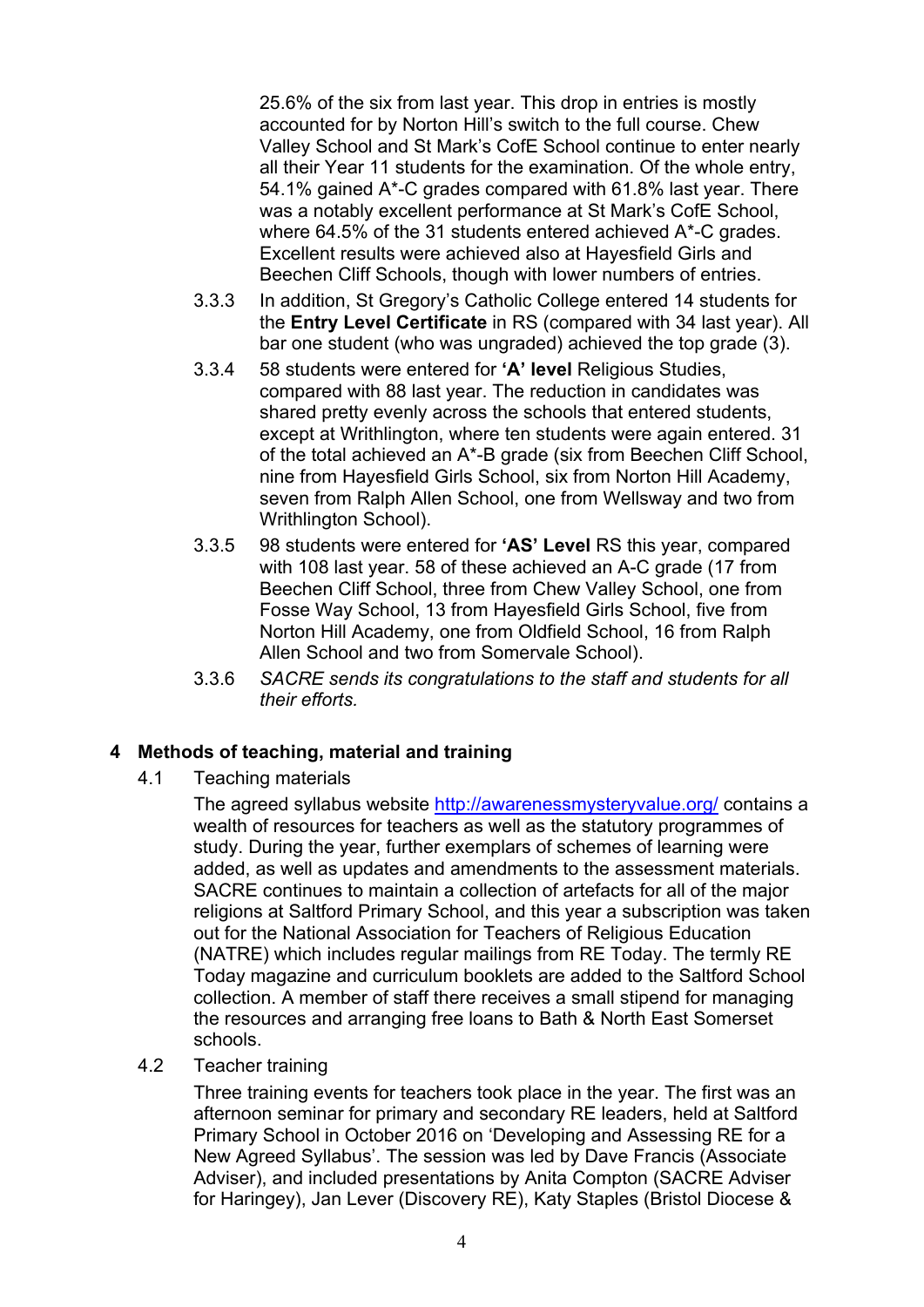SACRE) and Adam Robertson (Bristol Primary School RE teacher). In March 2017, Dave Francis re-ran the training event, leading the sessions himself on this occasion. 22 teachers attended the training altogether, eleven at each event.

The third event was a World Religions seminar on the effective use of Hinduism and Judaism resources. This was led by two of SACRE's faith representatives, Yukteshwar Kumar and Iris Segall, and held at Saltford Primary School in March 2017. Six teachers attended the event.

4.3 SACRE website: http://banes-sacre.com/

The SACRE website was maintained and updated during the year. A coopted member of SACRE receives a small stipend for managing the site and ensuring it is kept up-to-date. As well as information about SACRE, the site contains ideas for RE specifically for Bath and North-East Somerset schools, including lists of resources available to borrow and reports on the use of local visits and visitors to support agreed syllabus RE.

4.4 Complaints about Religious Education The Local Authority/SACRE received no formal complaints concerning RE.

## **5 Collective worship**

5.1 Monitoring

As with religious education (see section 3.2), SACRE has initiated a survey of a selection of schools on a rotational basis over three years, providing schools with the opportunity to provide a self-evaluation of the provision and quality of collective worship.

- 5.2 Schools' Self-evaluation of Collective Worship
	- 5.2.1 There were 28 responses to the survey on collective worship. Six of the schools surveyed (four community primaries, one VC junior and one VC primary) had between two and nine pupils being withdrawn from acts of collective worship by their parents. Two (a community junior and a VC primary) had one pupil withdrawn. The others reported no withdrawals at all.
	- 5.2.2 All the schools bar five (a community junior, an infant academy, one community secondary and two secondary academies) received support from local ministers of religion. All bar four schools (two community primaries, one VC primary and one VA primary) received contributions to collective worship from visitors other than a local minister of religion.
	- 5.2.3 Only seven schools (25%) reported that there was a genuine opportunity for pupils to participate in an act of worship every day. Seven further schools reported that there were, on average, only one or two genuine opportunities for pupils to participate in collective worship each week. Five of the schools considered that there were no genuine opportunities at all for pupils to participate in an act of worship.
	- 5.2.4 Five of the schools (two VC primaries, one VA primary, one church primary academy and one VA secondary) considered that the quality of pupils' experience of assemblies / acts of collective worship was 'outstanding'. 15 reported that the experience was 'good'. In three schools (one VC junior, one VC primary and one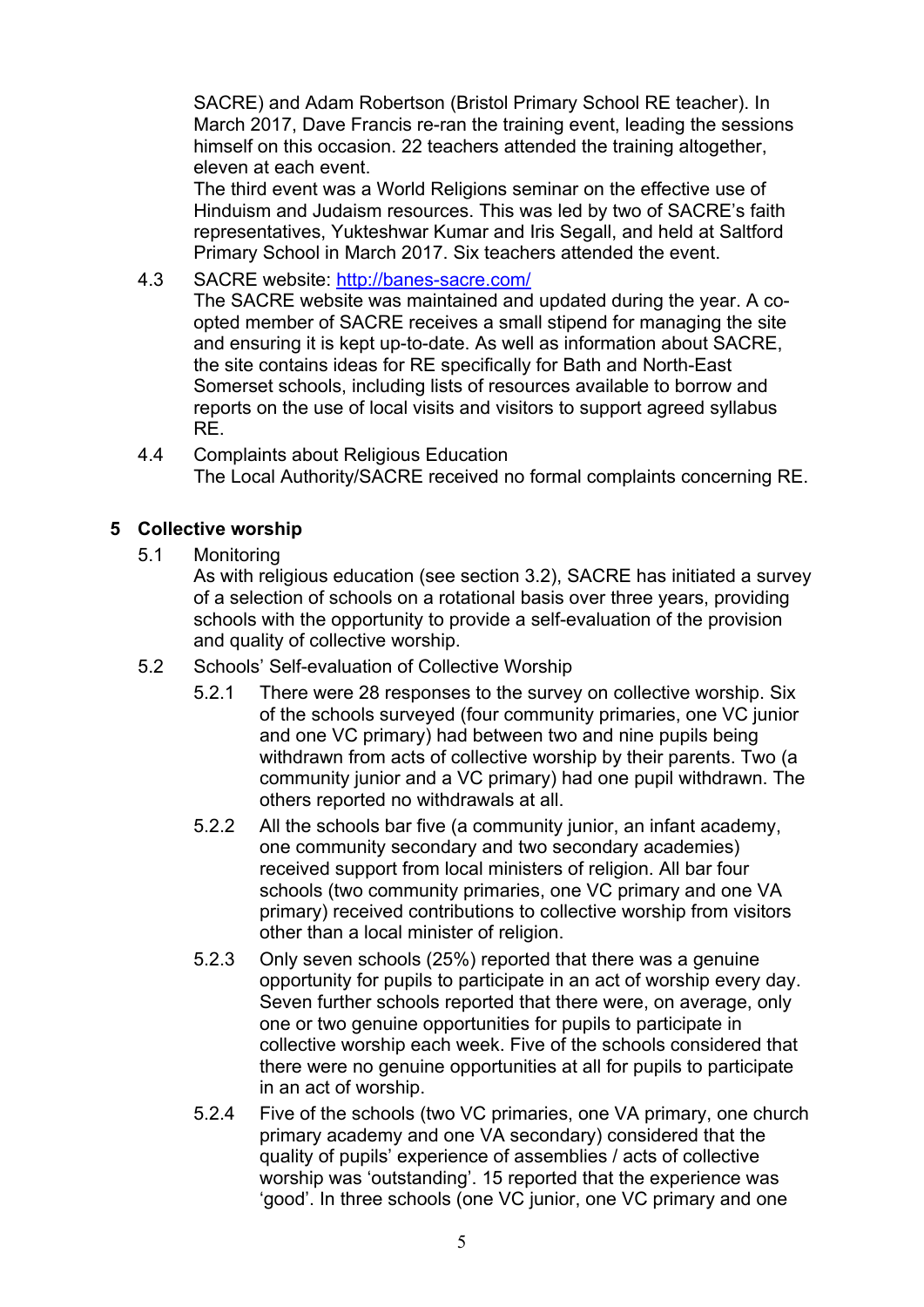VA primary) the quality was judged to be 'requiring improvement', and in three schools the quality was judged to be inadequate.

#### 5.3 Training

No training on collective worship was organised by SACRE during the year but information from other local providers, such as the Diocese of Bath & Wells was circulated to schools.

5.4 Complaints and determinations

The Local Authority/SACRE received no formal complaints, and there were no requests from schools to vary the legal requirement for collective worship.

#### **6 Links with other agencies**

6.1 National

Three SACRE members attended the Southwest Conference for SACREs, 'Religious Education: What are we doing? Where are we going?' at Dillington House in Somerset and reported back to members. Conference workshops included material on 'Being a Humanist', 'Godly Play', 'Understanding Christianity', 'Crossing the Bridges: engaging with local faith communities' and 'the Learn Teach Lead RE (LTLRE) Project'. There were two keynote speakers: Dr Joyce Miller, one of the Commissioners on the Religious Education Council of England and Wales (REC) Commission on RE, and Ian Jamison, of Generation Global.

6.2 Regional

Bath & North East Somerset SACRE continued to take part in the regional Learn Teach Lead RE (LTLRE) project, with funding from Diocesan and other charities, aiming to provide training in religious education, especially though the building of communities of RE teachers across the region. Two SACRE members and the Associate Adviser took part in the steering group for the project and another SACRE member was appointed to be a Project Leader for RE (PLRE). A regional conference was held in June with presentations from (amongst others) Satish Kumar, Deborah Weston, Denise Cush and Fiona Moss.

#### 6.3 Local

Contact is maintained and found helpful with North Somerset, Haringey and Bristol SACREs, the Secondary Heads of Religious Education and the Bath Interfaith Group. SACRE provides small grants for schools to enable them to enhance their RE provision with visits or visitors to schools. In 2016-17, the grant was taken up by three schools, involving a Hinduism workshop day, and visits to Bristol Synagogue and Wells Cathedral.

## **7 Other issues**

7.1 Governor training

Through SACRE's Associate Adviser, a training event for school governors to explain how governors could play an effective role in supporting the introduction of the new agreed syllabus took place in January 2017 at Keynsham Community Space. The event was attended by 15 governors. The Diocese of Bath & Wells also provides regular RE and collective worship courses for governors in a variety of schools, including non-church schools.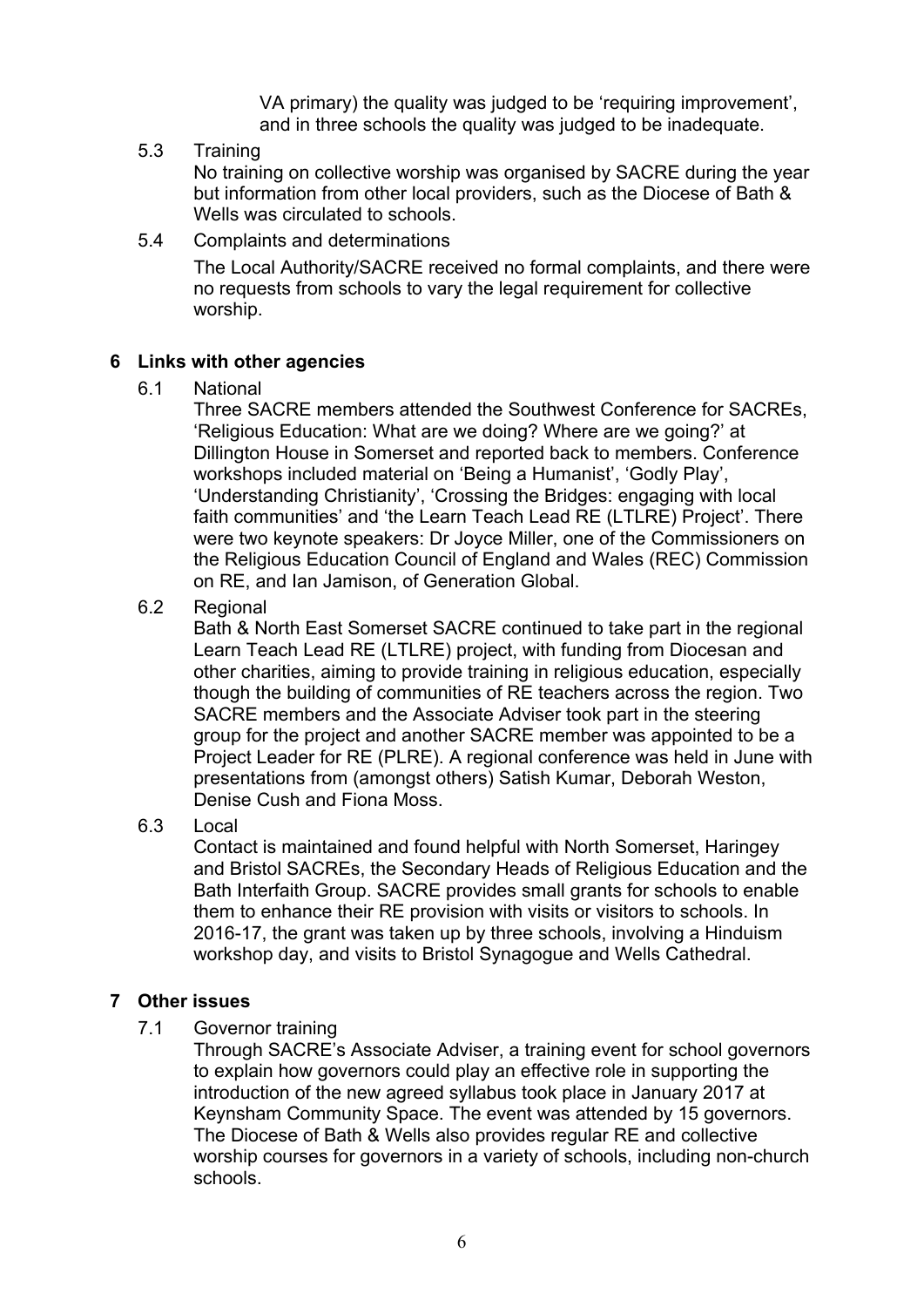7.2 SACRE Self-evaluation

The SACRE development plan is proving a useful management tool to ensure finance is directed at priorities based on feedback from schools and national initiatives.

7.3 Post-16 support A conference organised by staff at Bath Spa and Bristol Universities and supported by SACRE was held for A level students at Bristol Cathedral.

## **8 SACRE arrangements**

- 8.1 Professional and administrative support SACRE was supported by Dave Francis, the Associate Adviser for Religious Education and Clerk to SACRE.
- 8.2 Membership

SACRE is fortunate in having participation from a diverse representation from local faith communities (including from six of the major world religions, plus humanist), and these contacts are especially useful as a resource to RE teachers locally.

8.3 Finance (See Financial Statement below)

## **SACRE Financial Statement 1st April 2016 to 31st March 2017**

| <b>Allocation</b>                                      | £13,000.00 |
|--------------------------------------------------------|------------|
| <b>BaNES Council grants to schools for RE training</b> | £ 3.000.00 |
| Brought forward from 15-16 for resources costs         | 224.00     |

## **Expenditure**

| Production of new materials for Agreed Syllabus         | 1,225.00 |
|---------------------------------------------------------|----------|
| Agreed Syllabus Review working party grants for schools | 600.00   |
| Agreed Syllabus review training - October 2016          | 1,695.00 |
| Development of New Agreed Syllabus Website              | 750.00   |
| World Religions Seminar - March 2017                    | 720.00   |
| Resource Centre & RE Today mailing                      | 400.00   |
| RE Visits/Visitors' grants                              | 575.00   |
| Secondary grants                                        | 900.00   |
| <b>NASACRE</b> subscription                             | 95.00    |
| Meeting costs                                           | 81.50    |
| Members' expenses & fees                                | 289.05   |
| Production of annual report                             | 480.00   |
| Monitoring of RE and collective worship                 | 395.00   |
| Website management                                      | 397.61   |
| <b>Professional fees</b>                                | 5,065.00 |